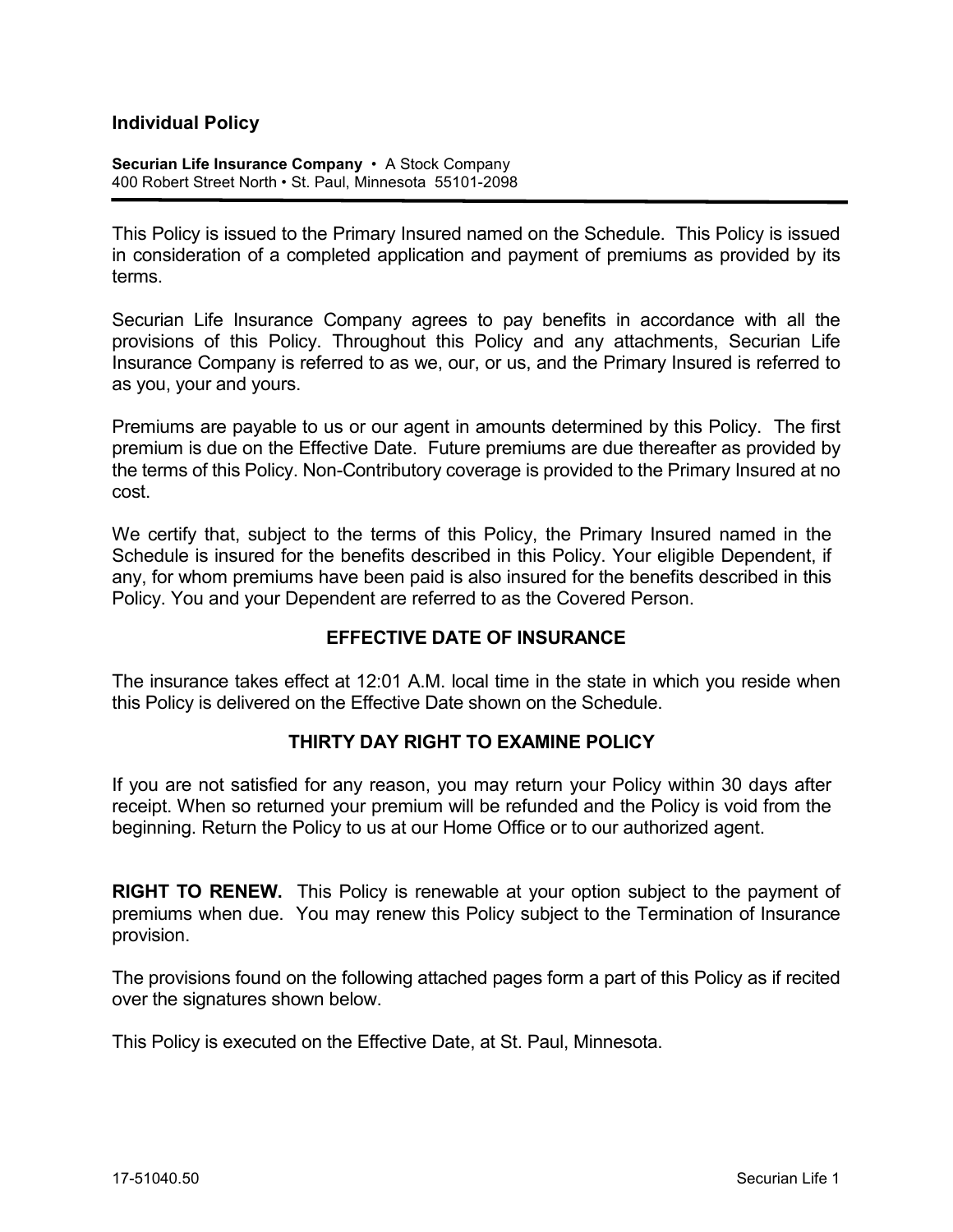**THIS POLICY IS NOT MAJOR MEDICAL INSURANCE AND IS NOT A SUBSTITUTE FOR MAJOR MEDICAL INSURANCE. IT DOES NOT QUALIFY AS MINIMUM ESSENTIAL HEALTH COVERAGE UNDER THE FEDERAL AFFORDABLE CARE ACT. THIS POLICY DOES NOT SATISFY THE FEDERAL REQUIREMENT THAT YOU HAVE HEALTH INSURANCE COVERAGE, WHICH BECAME EFFECTIVE JANUARY 1, 2014.** 

THIS IS A LIMITED BENEFIT POLICY: This Policy provides limited benefits. Benefits provided are supplemental and are not intended to cover all medical expenses. Read your Policy carefully.

THIS POLICY IS NOT A MEDICARE SUPPLEMENT CONTRACT. If you are eligible for Medicare, review the Guide to Health Insurance for people with Medicare available from us.

#### **TRAVEL ACCIDENT ONLY INSURANCE POLICY NON-PARTICIPATING**

Say L. Thistine Secretary W. Head of Secretary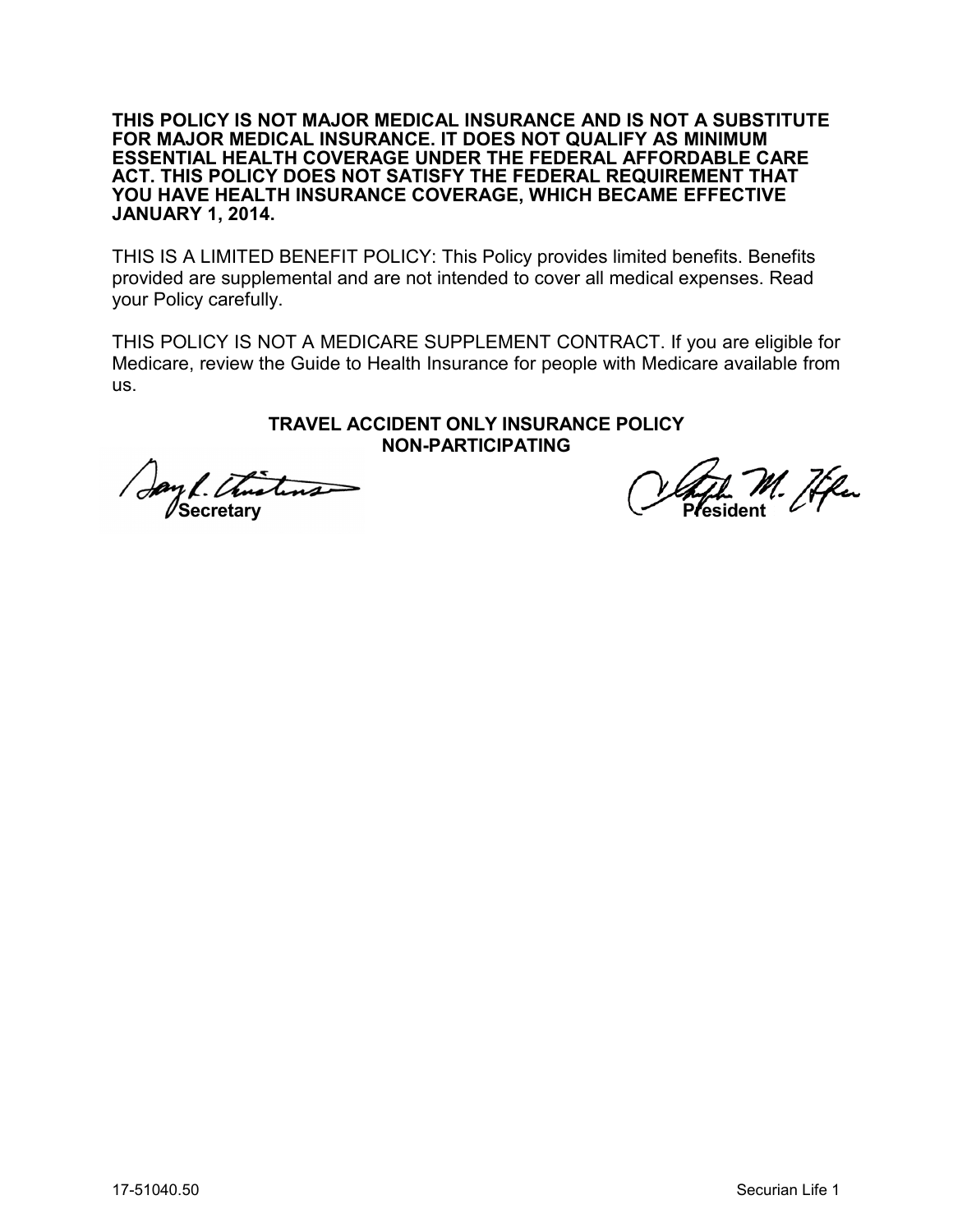# **INDEX**

| Provision                             | <b>Page Number</b> |
|---------------------------------------|--------------------|
| <b>Accidental Death Benefit</b>       | 4                  |
| <b>Changes in Coverage</b>            | $\overline{4}$     |
| <b>Claim Provisions</b>               | 8                  |
| <b>Definitions</b>                    | 3                  |
| <b>Eligibility and Effective Date</b> | 4                  |
| <b>Exclusions</b>                     | 5                  |
| <b>Exposure and Disappearance</b>     | 5                  |
| <b>General Provisions</b>             | $\overline{7}$     |
| <b>Termination of Insurance</b>       | 6                  |
| Premiums                              | 6                  |
| <b>Schedule of Benefits</b>           | $\overline{2}$     |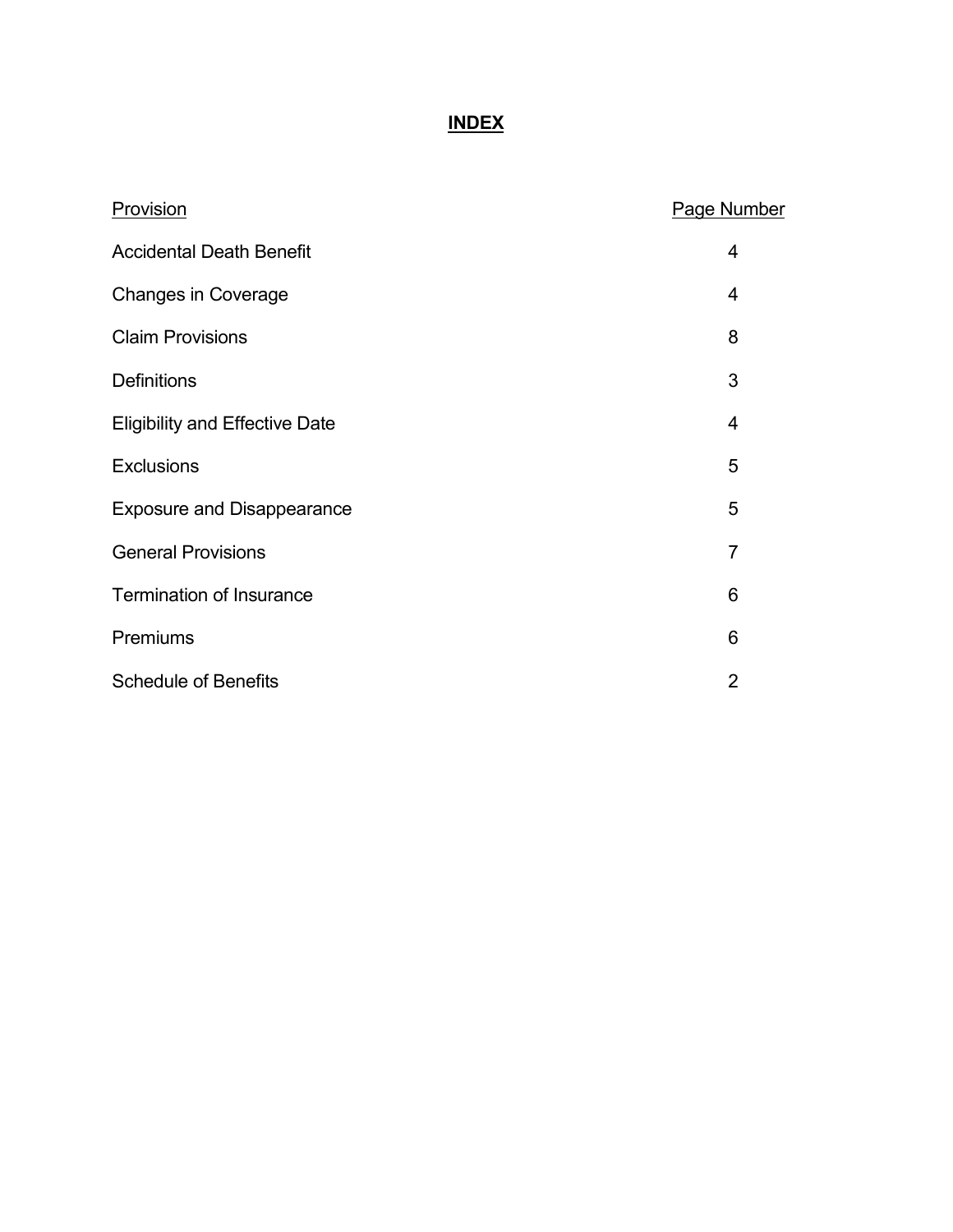## **SCHEDULE OF BENEFITS**

Primary Insured: Legionnaire Program Sponsor:<br>
Policy Number:<br>
Policy Number:<br>
9601/9619 Policy Number: Original Policy Effective Date: December 1, 2019

Insured Person(s): Effective Date:

Primary Insured: Legionnaire December 1, 2019

## **NON-CONTRIBUTORY COVERAGE**

#### **ACCIDENTAL DEATH BENEFIT**

Amount of Insurance: \$200,000

The Non-Contributory coverage is provided to you at no cost for a period of 12 months.

The benefit amount payable will be \$400,000 if your accidental death occurs while riding as a fare paying passenger on a Common Carrier.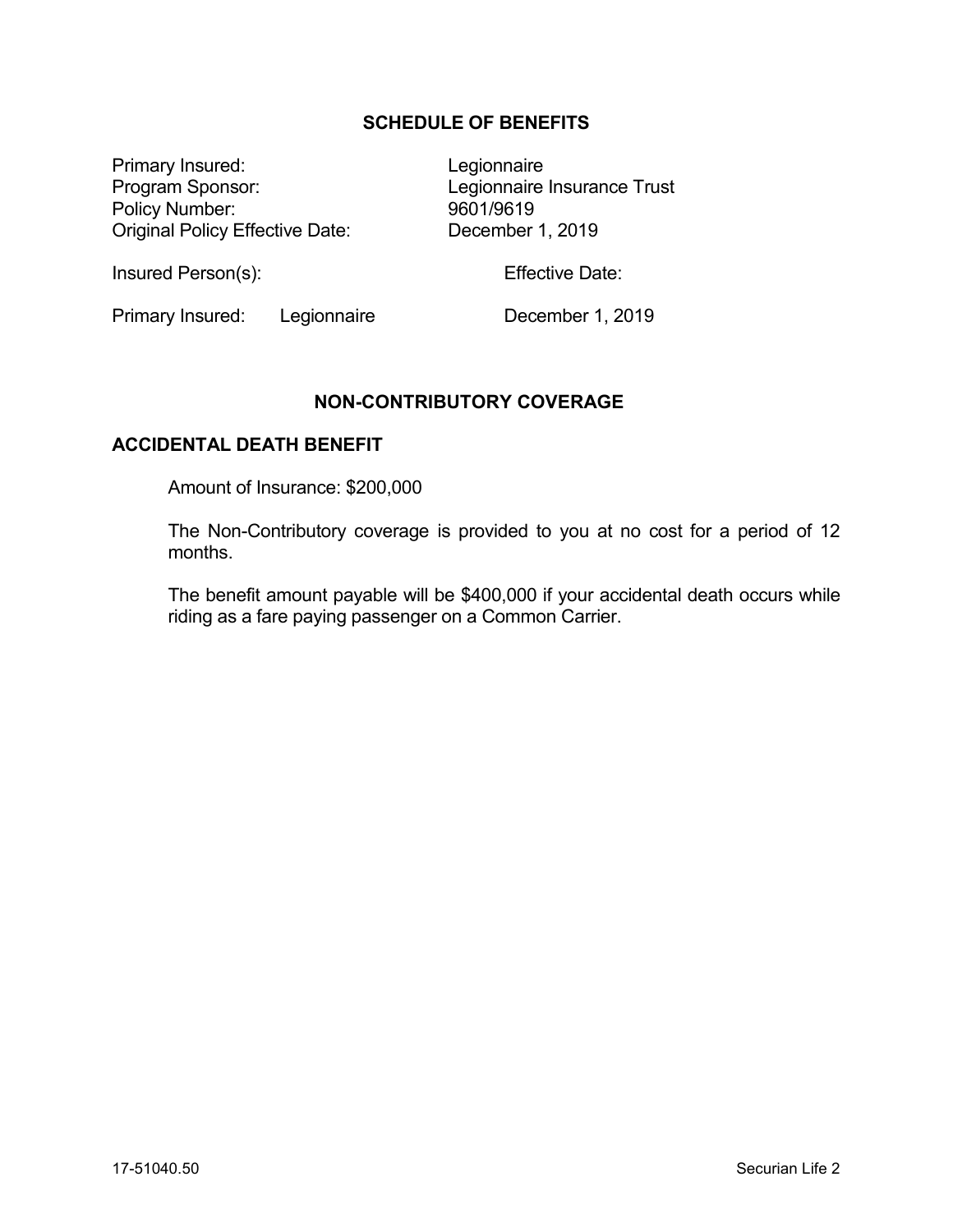## **DEFINITIONS**

When used in this Policy the following words and phrases have the meaning given. The use of any personal pronoun includes both genders.

**AIRCRAFT** means a vehicle which: 1) has a valid certificate of airworthiness; and 2) is being flown by a pilot with a valid license to operate the vehicle.

**BENEFICIARY** means the person or entity named by the insured Primary Insured, on forms and in a manner approved by us, to receive benefits.

**COMMON CARRIER** means an air, land or water vehicle (other than a personal, rental, or chartered vehicle) licensed to carry passengers for hire and available to the public. Common carrier includes aircraft, taxis, trains, buses, ferries, ships, and other common means of public transportation.

**COVERED PERSON** means the Primary Insured.

**INJURY** means bodily injury caused by an accident while a fare-paying passenger in a Common Carrier or directly involving a Motor Vehicle. The accident must be unintended, unexpected and unforeseen and occur while the Covered Person's insurance is in force under this Policy. The Injury must be the direct cause of loss and must be independent of all other causes. The Injury must not be caused by or contributed to by Sickness.

**LOSS** means the death of the Covered Person or any physical impairment or other benefit covered under the terms of this Policy and any attached Riders.

**LOSS OF A HAND OR FOOT** means complete Severance through or above the wrist or ankle joint.

**LOSS OF SIGHT** means the total, permanent loss of all vision in one eye which is irrecoverable by natural, surgical or artificial means. Loss of Sight must be certified by a licensed physician who specializes in ophthalmology and is certified by the American Board of Ophthalmology.

**MOTOR VEHICLE** means a four wheel, two axle motorized vehicle licensed to operate on public roadways. Motor vehicle includes self-propelled mobile homes and trucks rated less than three tons. Motor vehicle does not include vehicles operated to carry passengers for hire; and motor vehicle excludes motorcycles, except when used during legal hunting, motorized bikes and all other vehicles designed primarily for off-road use (except if the Covered Person is struck while a pedestrian).

**NURSE** means a Registered Graduate Nurse (R.N.), Licensed Practical Nurse (L.P.N.), or Licensed Vocational Nurse (L.V.N.).

A Covered Person and his immediate family will not be considered a Nurse.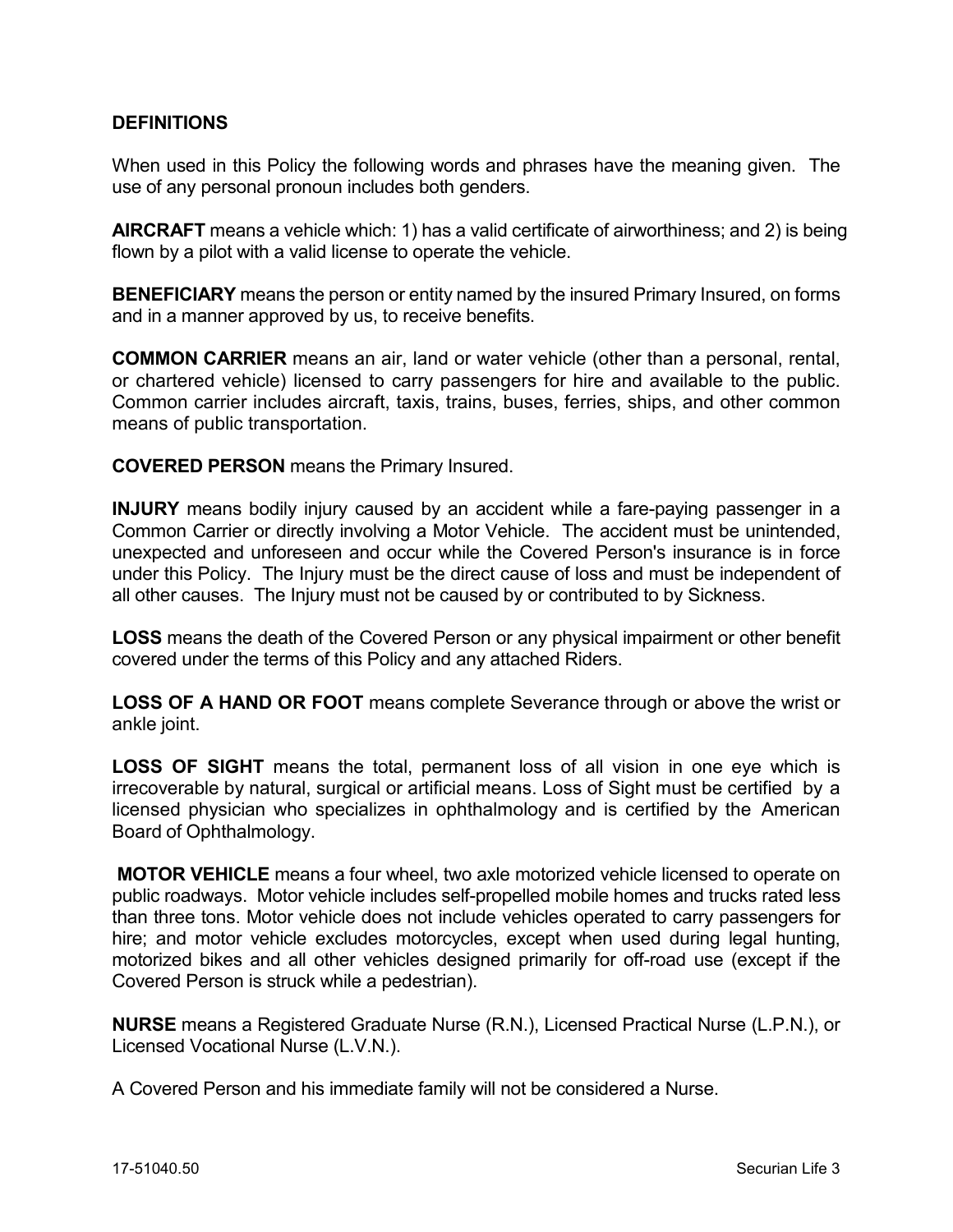**PHYSICIAN** means a person licensed by the state in which he is resident to practice the healing arts. He must be practicing within the scope of his license for the service or treatment given.

A Covered Person and his immediate family will not be considered a Physician.

**POLICY MONTH** means the period of time starting on the first day of the month; it ends on the last day of the same month.

**PRIMARY INSURED** means the person who is named as Primary Insured on the Schedule.

**PROGRAM SPONSOR** means the entity named as Program Sponsor on the Schedule which makes insurance under this Policy available.

**SCHEDULE** means the Schedule of Benefits.

**SEVERANCE** means the complete and permanent separation and dismemberment of the part from the body.

**SICKNESS** means an illness or disease of the mind or body.

#### **ELIGIBILITY**

You will be eligible for insurance provided you are age 18 and over and have a domestic U.S. address including military personnel stations overseas.

#### **EFFECTIVE DATE OF INSURANCE**

**PRIMARY INSURED** You will become insured under this Policy as of the Effective Date shown in the Schedule. Coverage takes effect at 12:01 A.M. local time in the state in which you reside when this Policy is delivered.

#### **CHANGES IN COVERAGE**

If, after your Effective Date of Insurance, you request a change in benefits for a Covered Person, the Effective Date of Insurance for the new coverage will be the beginning of the Policy Month following our acceptance of the application or change request, subject to the payment of any additional required premium.

#### **ACCIDENTAL DEATH BENEFIT**

When we receive due proof that a Covered Person dies, we will pay the benefit shown on the Schedule to his named Beneficiary; provided: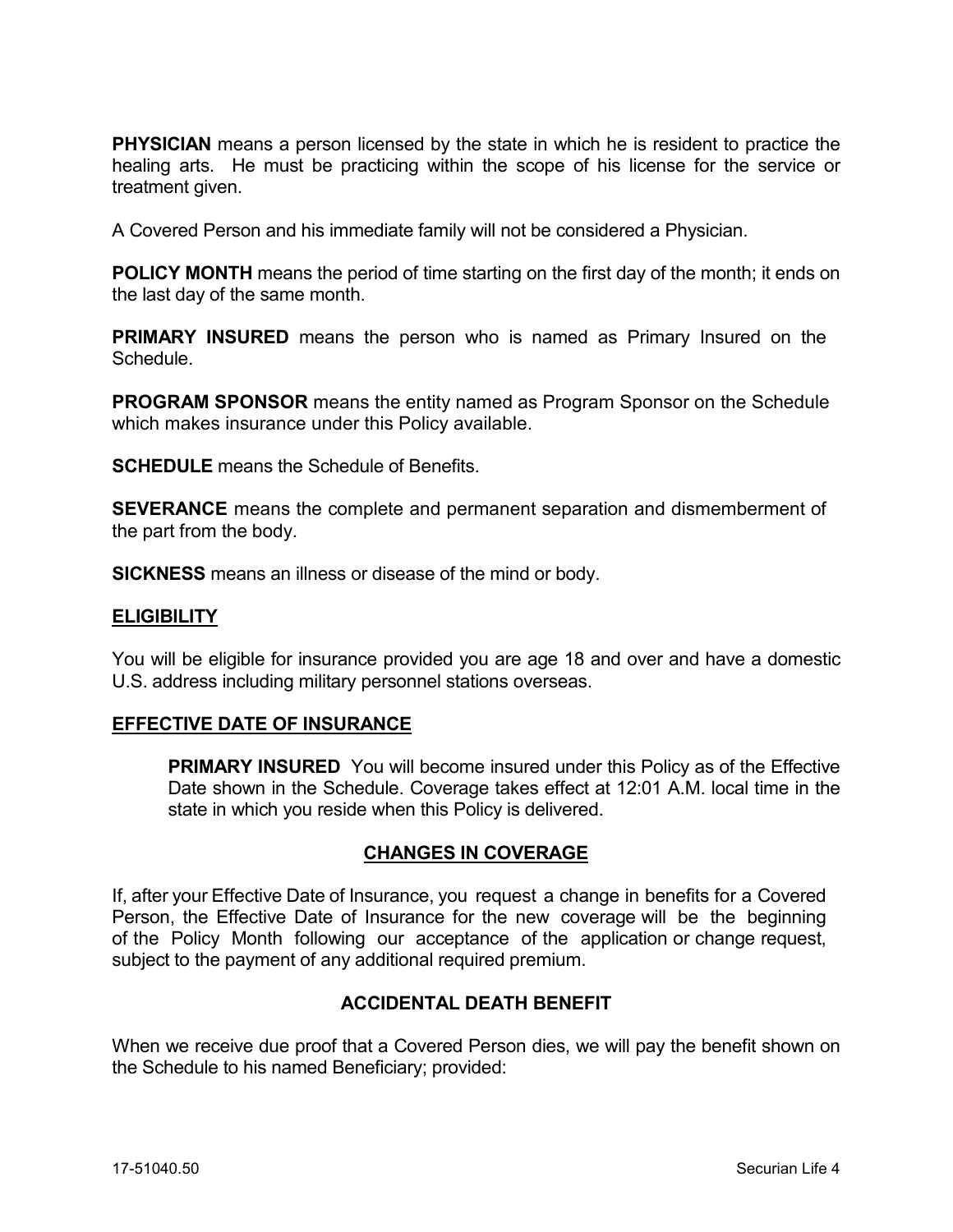- (1) death occurs as a direct result of an Injury; and
- (2) death occurs within 365 days of the accident causing the Injury.

## **EXPOSURE AND DISAPPEARANCE**

If by reason of an accident covered by this Policy a Covered Person is unavoidably exposed to the elements and, as a result of such exposure, suffers a covered loss and a benefit is otherwise payable, the loss will be covered by this Policy.

If a Covered Person is involved in an accident which results in the sinking or wrecking of a licensed public conveyance in which he was a passenger and his body is not located within one year of such accident, it will be presumed that the Covered Person died as a result of an Injury.

## **EXCLUSIONS**

In addition to any benefit-specific exclusions, benefits will not be paid for any Injury or Loss which, directly or indirectly, in whole or in part, is caused by or results from any of the following:

- (1) intentionally self-inflicted injury, suicide or any attempt thereat while sane or insane;
- (2) declared or undeclared war or act of war;
- (3) military or combat activities while serving in the armed forces, National Guard, or organized reserve corps in any state, country, or international authority;
- (4) sickness, disease, bodily or mental infirmity or medical or surgical treatment thereof, or bacterial or viral infection, regardless of how contracted. This does not include bacterial infection that is the natural and foreseeable result of an accidental external bodily injury or accidental food poisoning.
- (5) flight in, boarding or alighting from an Aircraft or any craft designed to fly above the Earth's surface:
	- a. except as a fare paying passenger on a regularly scheduled commercial airline;
	- b. being flown by the Covered Person or in which the Covered Person is a member of the crew;
	- c. being used for:
		- i. crop dusting, spraying or seeding, giving and receiving flying instruction, firefighting, sky writing, sky diving or hang-gliding, pipeline or power line inspection, aerial photography or exploration, racing, endurance tests, stunt or acrobatic flying; or
		- ii. any operation that requires a special permit from the FAA, even if it is granted (this does not apply if the permit is required only because of the territory flown over or landed on);
	- d. designed for flight above or beyond the earth's atmosphere;<br>e. an ultra-light or glider:
	- e. an ultra-light or glider;<br>f. being used for the puri
	- being used for the purpose of parachuting or skydiving;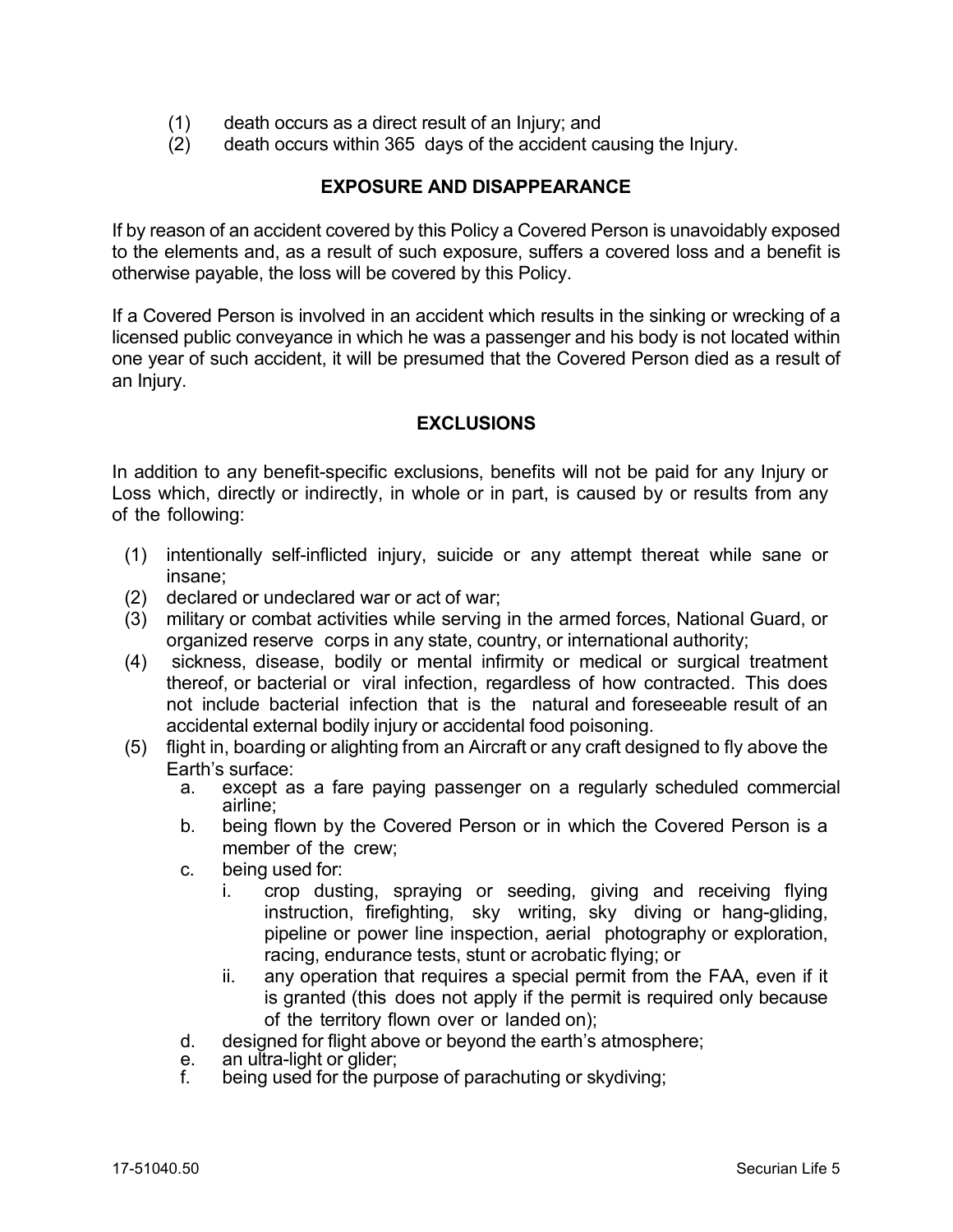- g being used by any military authority, except an Aircraft used by the Air Mobility Command or its foreign equivalent;
- (6) the Covered Person's intoxication as determined according to the laws of the jurisdiction in which the accident occurred;
- (7) voluntary ingestion of any narcotic, drug, poison, gas or fumes;
- (8) driving while intoxicated or driving under the influence of a controlled substance;
- (9) riding or driving as a professional in any kind of race for prize money or profit.

## **TERMINATION OF INSURANCE**

A Covered Person's insurance automatically ends on the first of the following dates:

- (1) The date you terminate this Policy;
- (2) The date the Grace Period ends if all premiums due have not been paid

We may terminate this Policy on the first day of any policy month by giving the Primary Insured at least 45 days advance written notice.

Termination of coverage will not prejudice any claim originating prior to termination subject to all other terms of this Policy.

## **PREMIUMS**

We provide insurance coverage in return for premium payment. Premiums are paid to us on or before the due date.

**PREMIUM CHANGES** We have the right to change the premium rates on any premium due date. We will provide written notice at least 45 days before the date of change. The premium rates may also be changed at any time the terms of this Policy are changed, but not more than once in a 12 month period.

Premiums may be paid monthly, quarterly, semi-annually, or annually. The premium mode may be changed upon request. Upon our approval, the change will be made.

**GRACE PERIOD** This Policy has a 31 day grace period for the payment of each premium due after the first premium. Coverage will continue in force during the grace period. It will terminate at the end of the grace period if all premiums which are due are not paid. We will require payment of all premiums for the period this coverage continues in force including the premiums for the grace period.

**REINSTATEMENT OF INSURANCE** If we terminate insurance for nonpayment of premium, you may reinstate coverage within 90 days following the last unpaid premium due date. You must pay all overdue premium. The reinstated coverage will not cover a loss which occurred during the lapse period.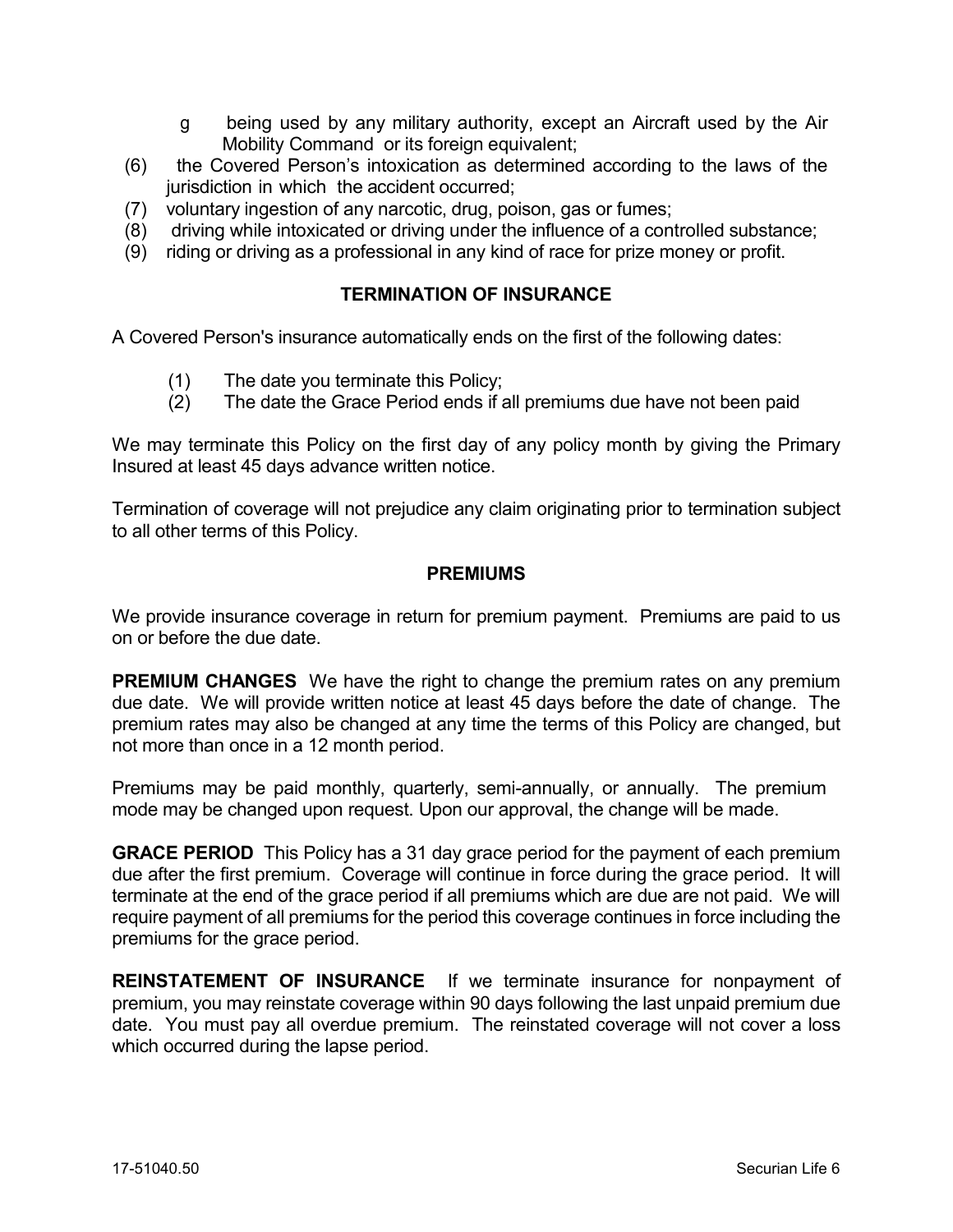**UNPAID PREMIUM** When a claim is paid for a loss incurred during the Grace Period, any premium due and unpaid may be deducted from the claim payment.

## **GENERAL PROVISIONS**

**BENEFICIARY CHANGES** You may name any person to be your Beneficiary at the time of enrollment. You may change your Beneficiary at any time. When we receive and record the change request, it will take effect as of the date you signed it. If you die prior to the date we receive and record the change, any payment we make to the new Beneficiary will be valid. The prior Beneficiary's interest ends the date the new designation takes effect.

If more than one Beneficiary is named without stating their respective interests, they will share equally. If a Beneficiary dies before you, that interest ends. The Beneficiaries that survive will share equally unless you make a written request to the contrary.

**CLERICAL ERROR** Clerical errors or delays in keeping records for this Policy will not deny insurance which would otherwise have been granted; nor extend insurance which otherwise would have ceased and call for a fair adjustment of premium and benefits to correct the error.

**CONFORMITY TO STATE STATUTES** Any provision of this Policy which is in conflict with the statutes of the state in which the Primary Insured resides on that date is amended to conform to the minimum requirements of that state.

**ENTIRE CONTRACT; CHANGES** This Policy, your application, and any other attachments is the entire contract between us. Any statement you make is a representation and not a warranty. No statement will be used by us to void or reduce benefits unless that statement is a part of the written application.

This Policy may be changed at any time by written agreement between us. No change or waiver of any of the provisions of this Policy will be valid unless made in writing by us and signed by our president, vice president, secretary or assistant secretary. No agent or other person has the authority to change or waive any provisions of this Policy.

**INCONTESTABILITY** After your coverage under this Policy has been in force for two years, it can only be contested for non-payment of premiums. No statement you make can be used in a contest after your insurance has been in force two years during your lifetime. No statement you make can be used in a contest unless it is in writing and signed by you.

**MISSTATEMENT OF AGE** If the age of a Covered Person has been misstated in the application for insurance under this Policy, the benefits payable will be those which the premiums paid would have purchased based upon his correct age, otherwise, there will be an equitable adjustment of premiums.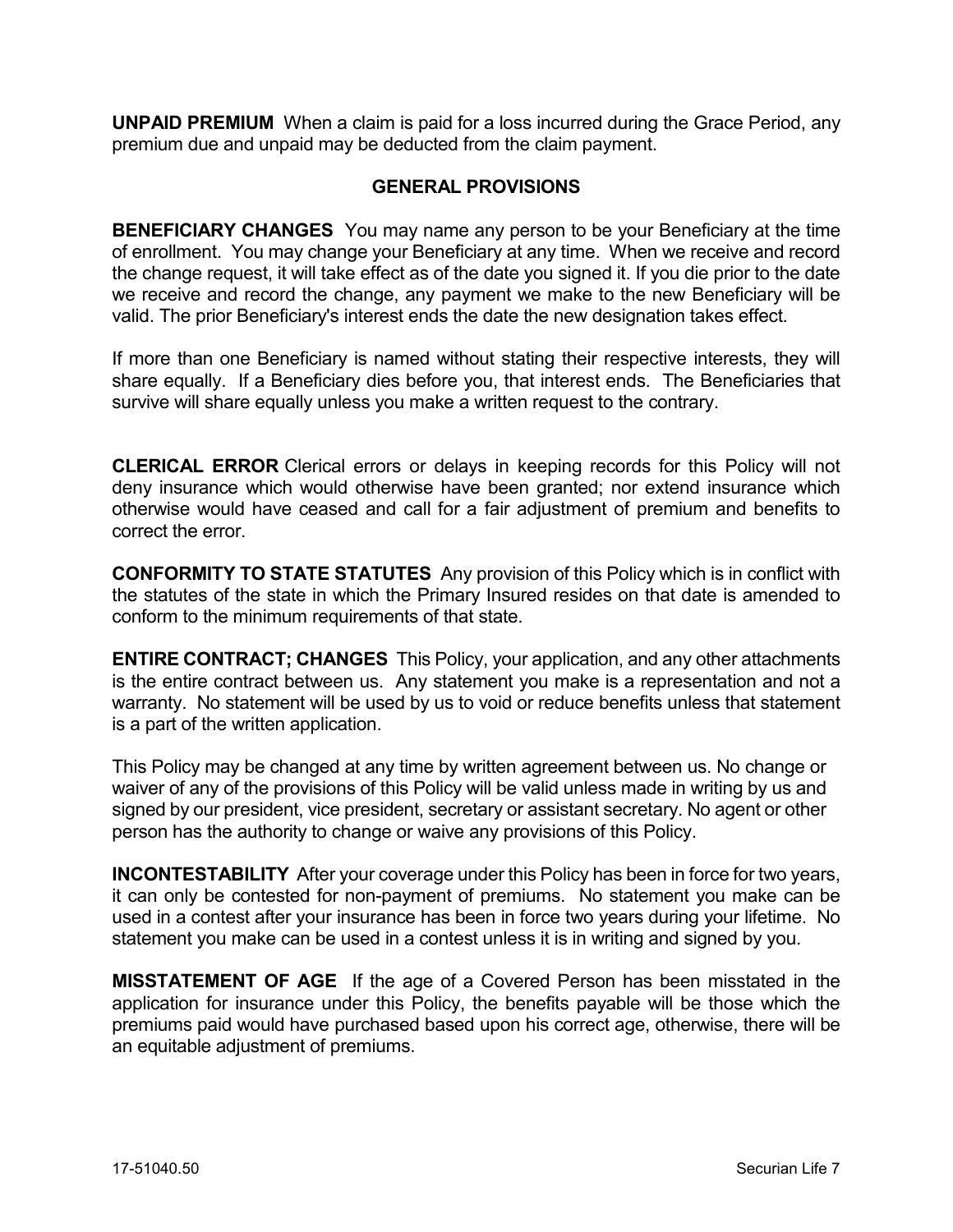**NONPARTICIPATING** This Policy is a nonparticipating Policy; it does not share in our surplus.

**OPTIONAL SETTLEMENT METHODS** You, or the Beneficiary after the Covered Person's death, may elect to have loss of life benefits paid in installments. Such election must be sent to us in writing. The amounts and terms of the installments will be those which we offer at the time of election.

**WORKER'S COMPENSATION** This Policy is not a Worker's Compensation Policy. It does not satisfy any requirement for coverage by Worker's Compensation Insurance.

## **CLAIM PROVISIONS**

**NOTICE OF CLAIM** We must be given written notice of claim within 20 days after a covered loss occurs. If notice cannot be given within that time, it must be given as soon as reasonably possible.

The notice must contain the Covered Person's name and enough information to identify him. Notice may be mailed to our Home Office or to our agent.

**CLAIM FORMS** When we receive notice of claim, the Covered Person will be sent forms to file proof of loss. If the forms are not sent within 10 working days after we receive notice, then the Covered Person will meet the proof of loss requirements by giving us a written statement of the nature and extent of the loss. This must be sent to us within the time limit stated in the Proof of Loss provision.

**PROOF OF LOSS** Written proof must be sent to us within 90 days after the date the loss occurs. If it was not reasonably possible to give us written proof within 90 days, we will not reduce or deny a claim for this reason, if proof is filed as soon as reasonably possible.

**PAYMENT OF CLAIMS** Clean claims for benefits provided by this Policy will be paid within 30 calendar days after written proof is received. Claims other than clean claims will be paid within 15 days of receipt of needed information. If claims are not paid within the time limit, interest accrues at an interest rate of 15% per year.

Your loss of life benefits will be paid in accordance with the beneficiary designation in effect at the time of payment. If there is no such designation or no surviving beneficiary, the loss of life benefits will be paid in one lump sum to the first surviving class of the following classes of beneficiaries:

- a) lawful spouse;
- b) child(ren), in equal shares;
- c) parents, in equal shares;
- d) siblings, in equal shares.

If there is no surviving member of any of the above classes, the benefits will be paid to your estate.